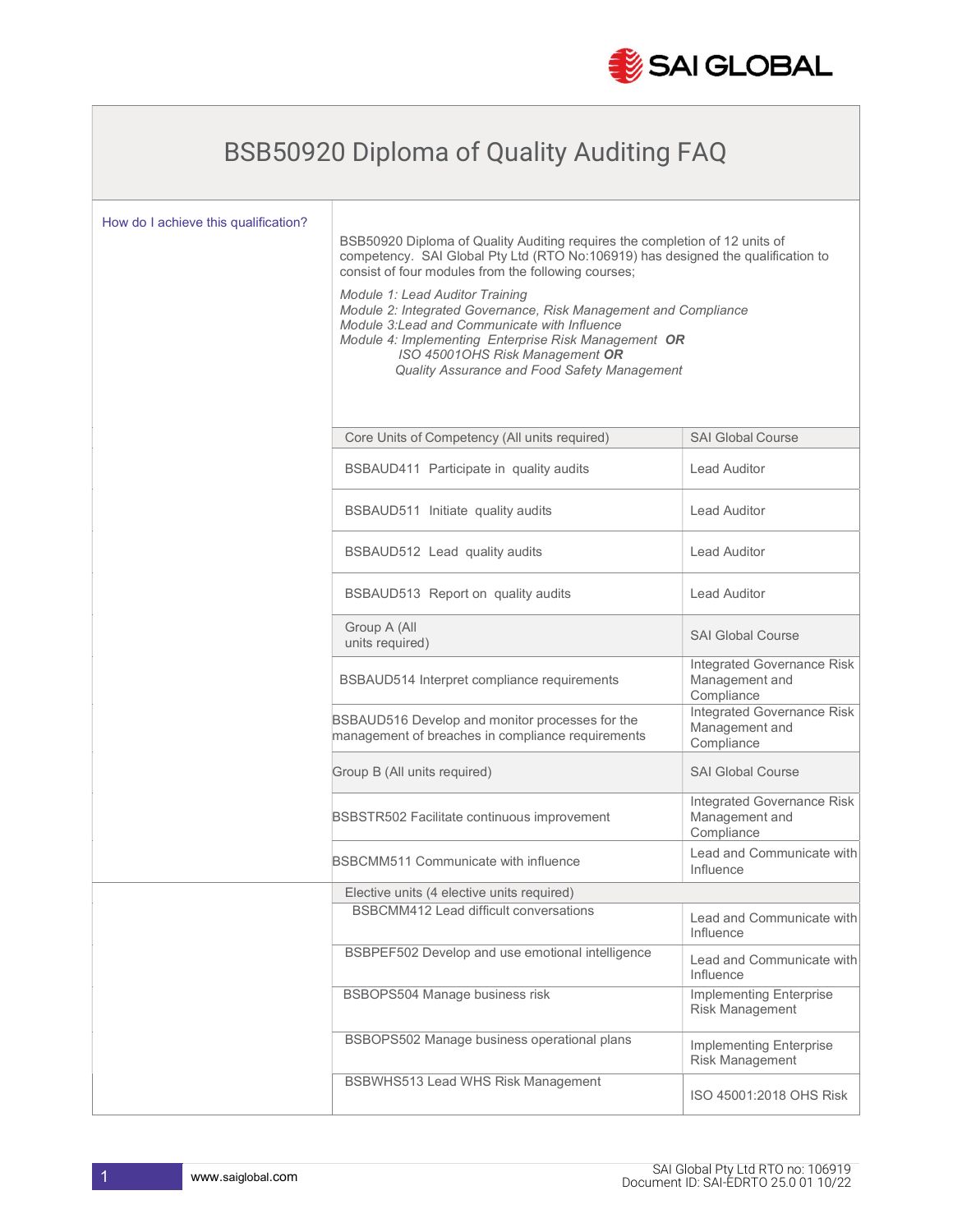

|                            | BSBWHS519 Lead the development and use of WHS risk                                                                                                                                                                                                                                                                                                                                                                                                                                                                                                                                                                                           |                                                        |
|----------------------------|----------------------------------------------------------------------------------------------------------------------------------------------------------------------------------------------------------------------------------------------------------------------------------------------------------------------------------------------------------------------------------------------------------------------------------------------------------------------------------------------------------------------------------------------------------------------------------------------------------------------------------------------|--------------------------------------------------------|
|                            | management tools                                                                                                                                                                                                                                                                                                                                                                                                                                                                                                                                                                                                                             | ISO 45001:2018 OHS Risk                                |
|                            | FBPFST6001 Develop, manage and maintain quality<br>systems for food processing                                                                                                                                                                                                                                                                                                                                                                                                                                                                                                                                                               | <b>Quality Assurance and</b><br>Food Safety Management |
|                            | BSBAUD515 Evaluate and review compliance                                                                                                                                                                                                                                                                                                                                                                                                                                                                                                                                                                                                     | Quality Assurance and<br>Food Safety Management        |
| <b>Qualification Rules</b> | Total number of units required = 12 units of competency:<br>4 core units plus<br>8 elective units of which<br>2 electives units must be from Group A<br>2 elective units must be from Group B<br>Remaining 4 elective units:<br>-Up to 4 units may be selected from Group A or Group B<br>-If not listed, up to 2 units may be selected from a Certificate IV from this<br>or any other currently endorsed training package qualification or accredited course<br>-If not listed, up to 4 units may be selected from a Diploma or Advanced<br>Diploma from this or any other endorsed training package qualification or accredited<br>course |                                                        |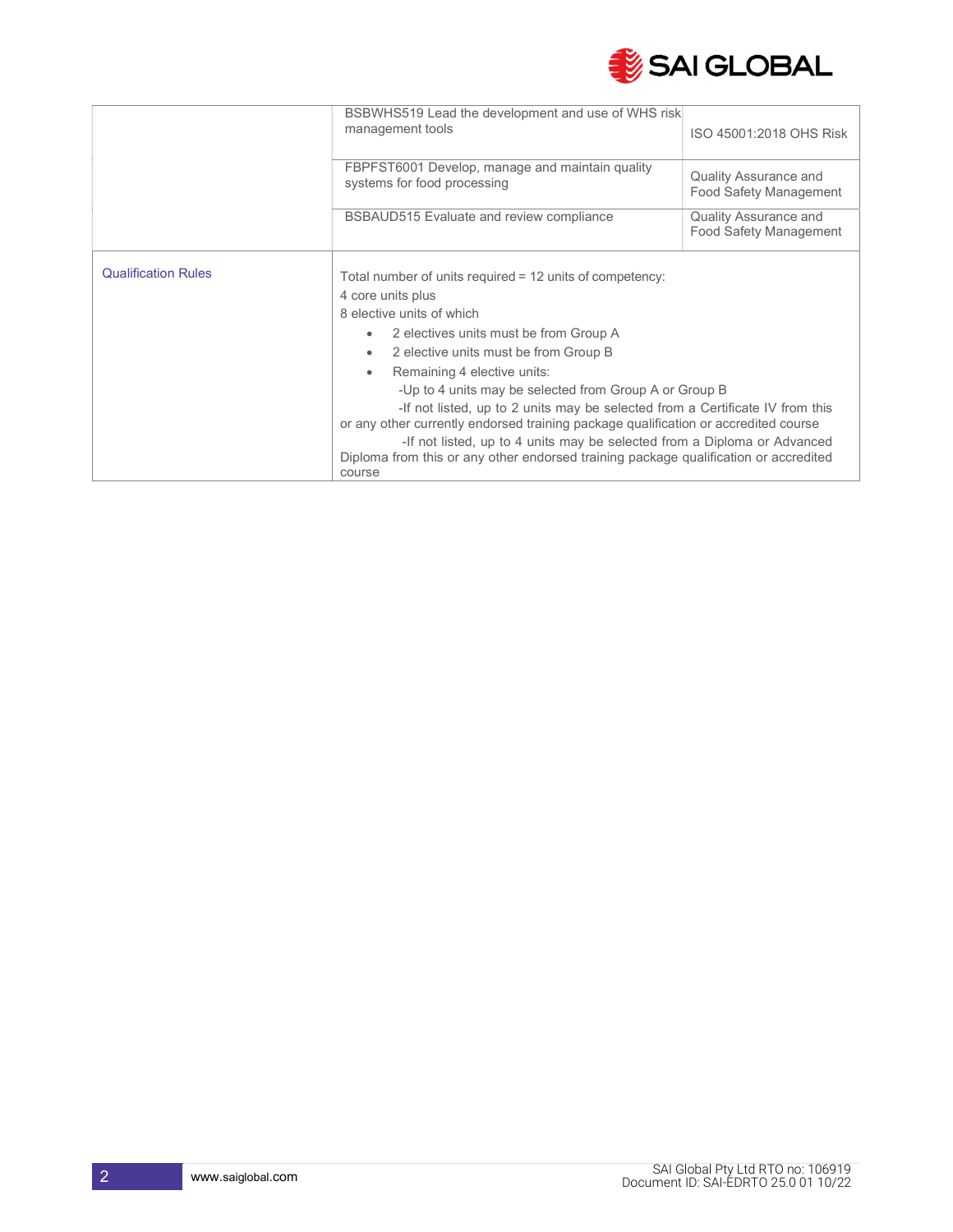

|                                                                                          | About the qualification                                                                                                                                                                                                                                                                                                                                                                                                                                                                                                                                                                                                                                                                                                                                                                                                                                                                                                                                                                                                                                           |
|------------------------------------------------------------------------------------------|-------------------------------------------------------------------------------------------------------------------------------------------------------------------------------------------------------------------------------------------------------------------------------------------------------------------------------------------------------------------------------------------------------------------------------------------------------------------------------------------------------------------------------------------------------------------------------------------------------------------------------------------------------------------------------------------------------------------------------------------------------------------------------------------------------------------------------------------------------------------------------------------------------------------------------------------------------------------------------------------------------------------------------------------------------------------|
| Who is this qualification<br>suitable for?                                               | This qualification reflects the role of individuals who possess a sound theoretical<br>knowledge base in quality auditing and use a range of specialised, technical or<br>managerial competencies to plan, carry out and evaluate their own work or the work of<br>an audit team. The SAI Global program is designed for individuals seeking to gain the<br>qualification required for their job role.<br>Typical job roles may include:<br>• QA Managers<br>• Quality Facilitators<br>• Auditors<br>• General Managers<br>• Quality and Improvement Consultants<br>• Management professional responsible for implementing management systems,<br>policies and ensuring compliance                                                                                                                                                                                                                                                                                                                                                                                |
|                                                                                          | Units of competency issued by another RTO                                                                                                                                                                                                                                                                                                                                                                                                                                                                                                                                                                                                                                                                                                                                                                                                                                                                                                                                                                                                                         |
| Can I use other units of<br>competency towards the<br>qualification from another<br>RTO? | You may have already completed some of the mandatory core units or elective units of<br>competency that can count towards this qualification. SAI Global recognises all units of<br>competency issued by other RTO's. However, SAI Global will not issue the qualification<br>that is achieved wholly through recognition of all units towards the qualification as credit<br>transfer from another RTO or RTO's.<br>Units completed from another RTO being brought across should meet the requirements<br>of the packaging rules for the qualification.<br>Refer to https://training.gov.au/Training/Details/BSB50920<br><b>Previous Students</b><br>Alternatively you may have completed relevant units of competency (e.g. BSB units of<br>competency from other courses or qualifications with SAI Global such as;<br>BSB51918 Diploma of Leadership and management; or BSB51315 Diploma of Work<br>Health and Safety that can count towards this qualification. If you want to gain<br>recognition of the additional units in this qualification contact us. |
|                                                                                          | Qualification pre-requisites and entry requirements                                                                                                                                                                                                                                                                                                                                                                                                                                                                                                                                                                                                                                                                                                                                                                                                                                                                                                                                                                                                               |
| What are the entry<br>requirements for the<br>qualification?                             | Prerequisite requirements: There are no prerequisite requirements for this qualification<br>or for any of the recommended courses. SAI Global has entry requirements for students<br>who complete the modular approach with SAI Global. The entry requirements are<br>advised on the website under the prerequisites section against each course.<br>Access to a workplace is required for the completion of post course assessment activities.                                                                                                                                                                                                                                                                                                                                                                                                                                                                                                                                                                                                                   |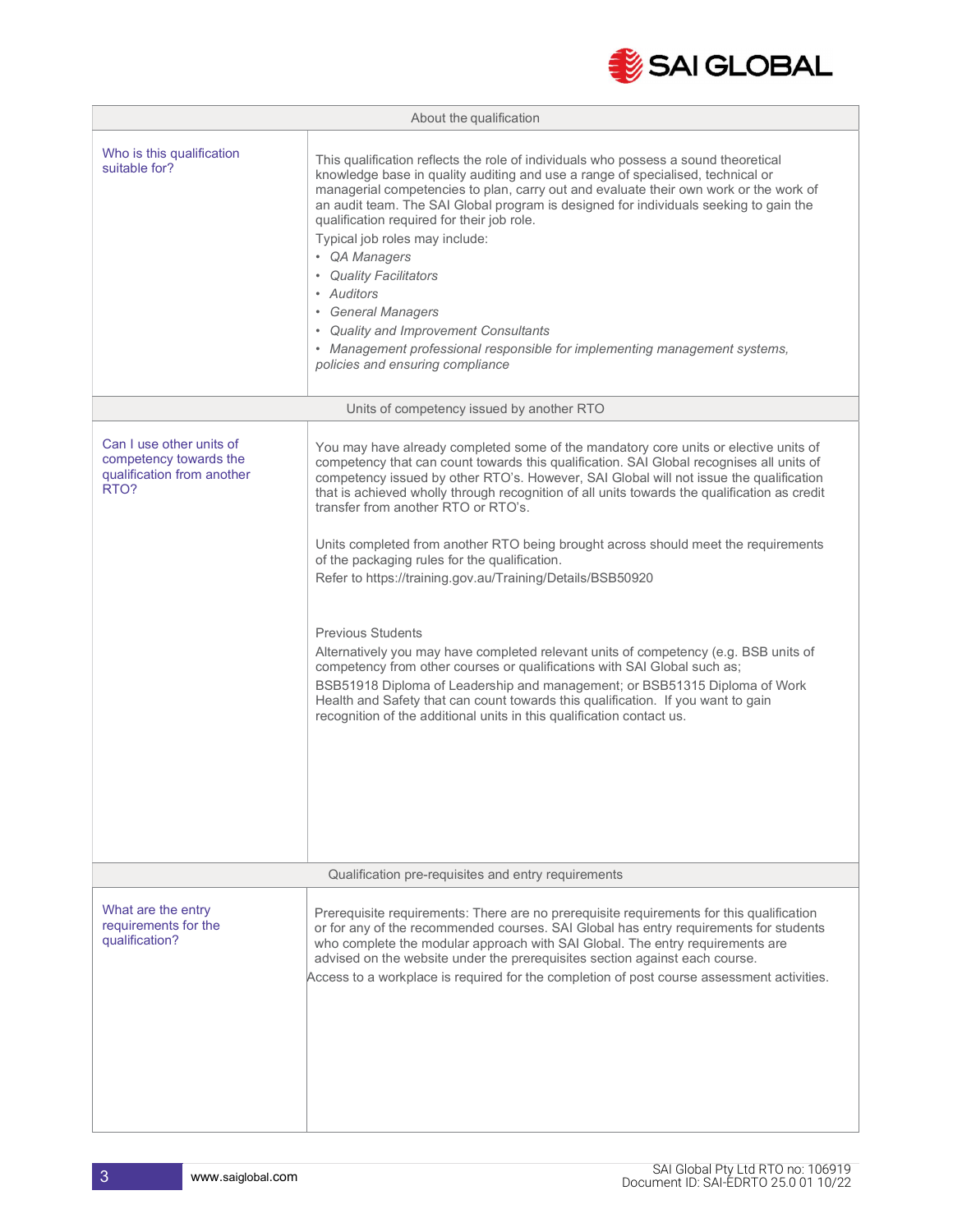

| How can I achieve the qualification?                                       |                                                                                                                                                                                                                                                                                                                                                                                                                                                                                                                                                                                                                                                                                                                                                                                                                                                                                                                                                                                                                                                                                                                                                                                                                                 |
|----------------------------------------------------------------------------|---------------------------------------------------------------------------------------------------------------------------------------------------------------------------------------------------------------------------------------------------------------------------------------------------------------------------------------------------------------------------------------------------------------------------------------------------------------------------------------------------------------------------------------------------------------------------------------------------------------------------------------------------------------------------------------------------------------------------------------------------------------------------------------------------------------------------------------------------------------------------------------------------------------------------------------------------------------------------------------------------------------------------------------------------------------------------------------------------------------------------------------------------------------------------------------------------------------------------------|
| <b>Which SAI Global courses</b><br>count towards the<br>qualification?     | Module 1: Lead Auditor (5 days)<br>BSBAUD411 Participate in quality audits<br>BSBAUD511 Initiate quality audits<br>BSBAUD512 Lead quality audits<br>BSBAUD513 Report on quality audits<br>Module 2: Integrated Governance, Risk Management and Compliance (2 days)<br>BSBAUD514 Interpret compliance requirements<br>BSBSTR502 Facilitate continuous improvement<br>BSBAUD516 Develop and monitor processes for the management of breaches in<br>compliance requirements<br>Module 3: Lead and Communicate with Influence (2 days)<br><b>BSBCMM511 Communicate with influence</b><br>BSBCMM412 Lead difficult conversations<br>BSBPEF502 Develop and use emotional intelligence<br>Module 3: Implementing Enterprise Risk Management (2 days)<br><b>BSBOPS504 Manage Business Risk</b><br><b>BSBOPS502 Manage Business Operational Plans</b><br>OR.<br>Module 3: ISO 450010HS Risk Management (2 days)<br>BSBWHS519 Lead the development and use of WHS risk management tools<br>BSBWHS513 Lead WHS risk management<br><b>OR</b><br>Module 3: Quality Assurance and Food Safety Management (3 days)<br>FBPFST6001 Develop, manage and maintain quality systems for food processing<br>BSBAUD515 Evaluate and review compliance. |
|                                                                            | How long does the qualification take to complete?                                                                                                                                                                                                                                                                                                                                                                                                                                                                                                                                                                                                                                                                                                                                                                                                                                                                                                                                                                                                                                                                                                                                                                               |
| How long does it take to<br>complete the qualification?                    | The Diploma will generally take 2 years to achieve with the modular approach at SAI<br>Global. BSB50920 Diploma of Quality Auditing requires completion of 4 modules, which<br>comprises of 11 days of total face to face learning, self-paced learning which involves<br>practice the knowledge gained during the course at the work place. The amount of self-<br>paced learning will vary depending on the existing knowledge and skills of each student.<br>This will be followed by completing a work-based assessment. The assessment is<br>required to be completed and submitted within 6 months of attendance at the course.                                                                                                                                                                                                                                                                                                                                                                                                                                                                                                                                                                                           |
| What does superseded mean?                                                 | Training packages are reviewed regularly by the Industry Reference Committees and<br>updated by the Skills Service Organisations to ensure they meet industry needs. The<br>Business skills training package underwent review and as a result the qualification<br>BSB51615 Diploma of Quality Auditing has been superseded by BSB50920 Diploma of<br><b>Quality Auditing</b>                                                                                                                                                                                                                                                                                                                                                                                                                                                                                                                                                                                                                                                                                                                                                                                                                                                   |
| Is my BSB51615 Diploma of<br><b>Quality Auditing not valid</b><br>anymore? | BSB51615 Diploma of Quality Auditing is still a valid qualification and is not mandatory<br>for you to upgrade if you do not wish to.                                                                                                                                                                                                                                                                                                                                                                                                                                                                                                                                                                                                                                                                                                                                                                                                                                                                                                                                                                                                                                                                                           |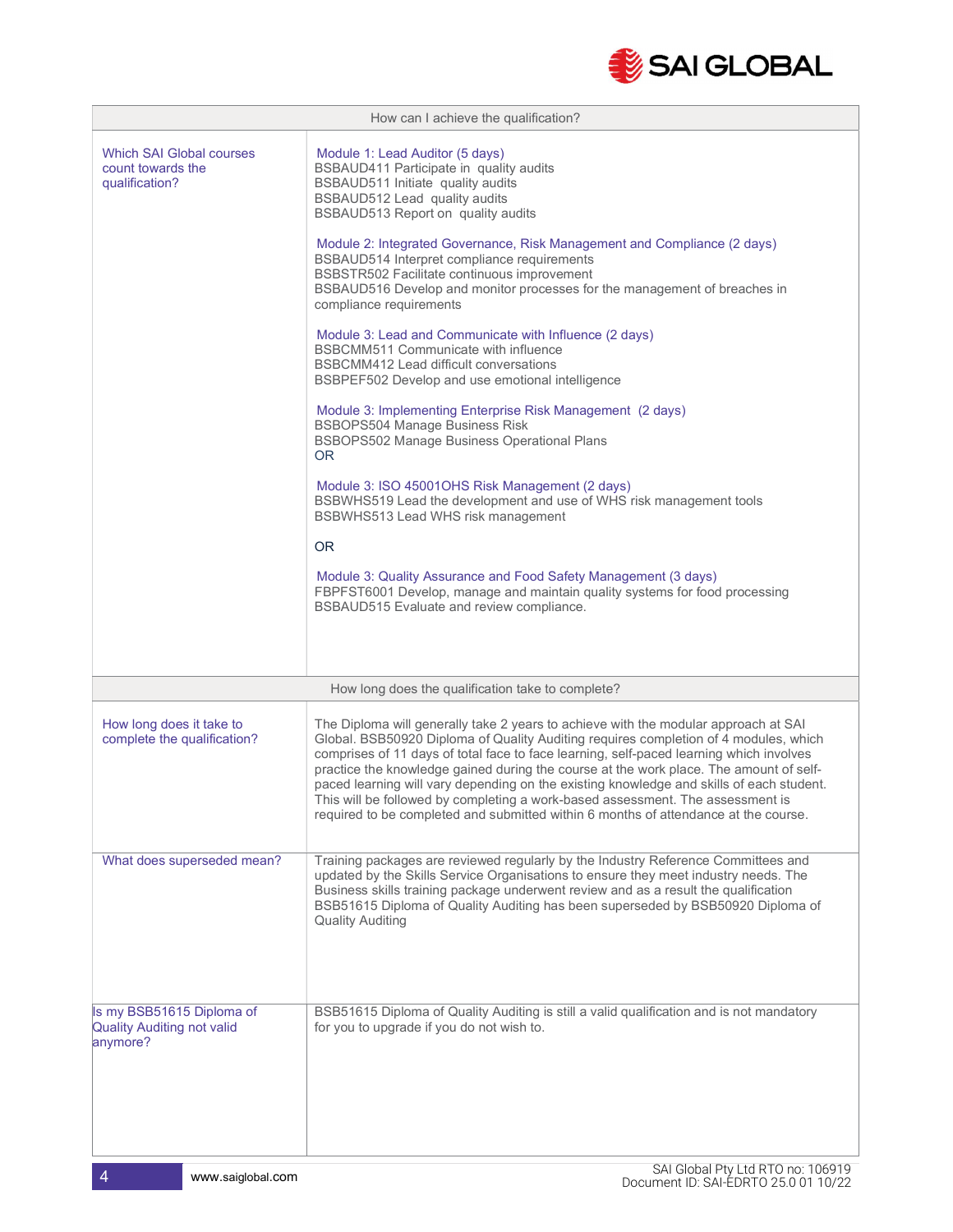

| Why is the Diploma only 11<br>Days of face to face learning? | We have designed our Diploma qualification based on industry consultation. Our clients<br>Prefer a modularised approach to the achievement of the qualification. The qualification<br>takes 11 of face to face learning for several reasons:                                                                                                                                                                                                                        |
|--------------------------------------------------------------|---------------------------------------------------------------------------------------------------------------------------------------------------------------------------------------------------------------------------------------------------------------------------------------------------------------------------------------------------------------------------------------------------------------------------------------------------------------------|
|                                                              | <b>Clustered or Integrated Assessments</b>                                                                                                                                                                                                                                                                                                                                                                                                                          |
|                                                              | Some training organisations train and assess each unit of competency separately. This<br>can be frustrating and can lead to being over-assessed.                                                                                                                                                                                                                                                                                                                    |
|                                                              | Most SAIG assessments are based on clustered units of competency – you will see at<br>the end of the guide the relevant unit or units of competence that each assessment task<br>is assessing.                                                                                                                                                                                                                                                                      |
|                                                              | We also use the approach or clustered or integrated assessments. By clustering similar<br>BSB units of competency together you can complete short amounts of face-to-face<br>training. This means time away from work for you. A unit can also be issued when the<br>evidence requirements are met during the completion of a cluster of post course<br>assessments. The post course assessment requirements for each course depends on<br>the individual's skills. |
|                                                              | The integrated assessment approach is outlined by your facilitator for each course. In<br>class you are guided through to ensure you have a thorough understanding of the<br>assessment requirements.                                                                                                                                                                                                                                                               |
|                                                              | This approach works best for people with current auditing and/or management systems<br>experience who are able to complete the post course workplace assessment<br>requirements. This approach does not work for everyone. If you have any queries please<br>contact our customer service team.                                                                                                                                                                     |
|                                                              |                                                                                                                                                                                                                                                                                                                                                                                                                                                                     |

| Post course assessment requirements                                 |                                                                                                                                                                                                                                                                                                                                                 |
|---------------------------------------------------------------------|-------------------------------------------------------------------------------------------------------------------------------------------------------------------------------------------------------------------------------------------------------------------------------------------------------------------------------------------------|
| How long do the post course<br>assessments take for each<br>course? | The post course assessment requirements for each course varies as they award different<br>units of competency. It's recommended students complete the self-paced learning prior to<br>commencing work on the work place post course assessment. This depends on the<br>individual skills and experience.                                        |
| Over what time frame should<br>you complete your<br>qualification?  | Given that you must complete post course assessment tasks for all accredited courses in the<br>Diploma of Quality Auditing qualification, it is best to space out your attendance and<br>completion of the modules. We generally recommended you complete the courses over<br>a period of 6-24 months - this will vary based on your situation. |
| Language, literacy and numeracy requirements for this qualification |                                                                                                                                                                                                                                                                                                                                                 |